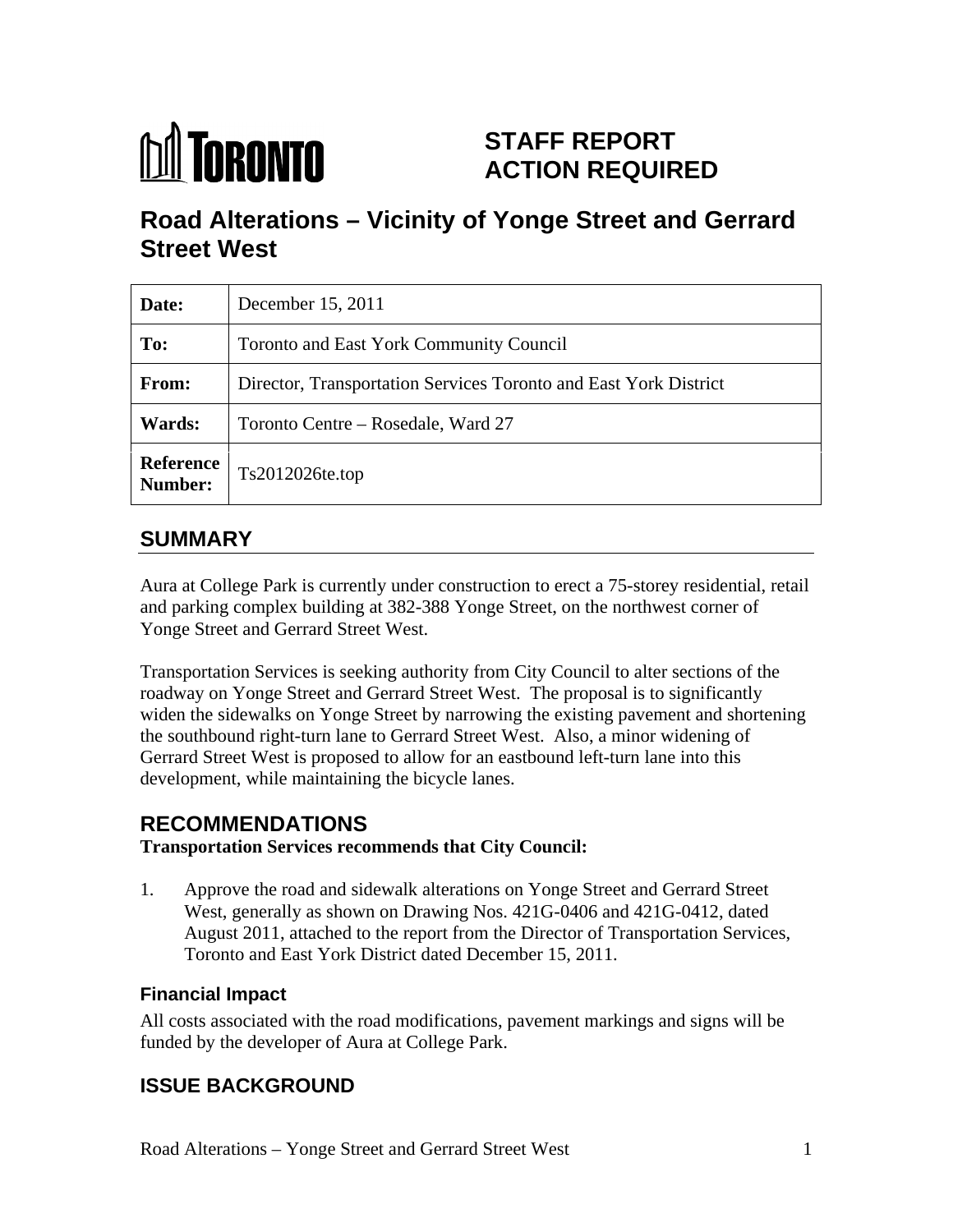Currently, the 75-storey condominium tower at No. 382 - 388 Yonge Street is under construction. This site is located on the northwest corner of the intersection of Yonge Street and Gerrard Street West. As part of the review for zoning and site plan approval for this project, necessary improvements to Gerrard Street West and to Yonge Street were identified to accommodate traffic accessing the site and the increased pedestrian demand in the vicinity of this development. Prior to completion of this project, it is necessary for Council to approve the alteration of the roadways to achieve the recommended design in the vicinity of Gerrard Street West and Yonge Street.

## **COMMENTS**

## **NORMAL CONDITIONS**

#### **Gerrard Street West**

Gerrard Street West, immediately west of Yonge Street, is 11.3 metres wide and operates two-way with one traffic lane and one bicycle lane in each direction. Both sides of the street have a "No Stopping Anytime" regulation. Immediately west of the subject site, there are three "15 Minute Parking" spaces on the north side of the street, which are regulated by a Pay and Display machine. There are no TTC routes on this portion of Gerrard Street West.

#### **Yonge Street**

Yonge Street, north of Gerrard Street, is 17.8 metres wide and operates two-way with two traffic lanes in each direction. There is a centre treed median that extends southerly from College Street to approximately 85 metres north of Gerrard Street. There is a long southbound right-turn lane approaching Gerrard Street with a 2-metre wide painted median between this lane and the southbound through lanes. There is an existing "No Parking Anytime" regulation on both sides of the street, a "No Stopping, 7:30 a.m. to 9:30 a.m., Monday to Friday" regulation on the west side, and a "No Stopping, 3:30 p.m. to 6:30 p.m., Monday to Friday" regulation on the east side of the street. The T.T.C. No. 97B bus route uses this portion of Yonge Street.

## **CURRENT CONSTRUCTION CONDITIONS**

#### **Gerrard Street West**

The north sidewalk and the eastbound and westbound bicycle lanes on Gerrard Street West, between Yonge Street and a point 116.5 metres west of Yonge Street are closed from January 2, 2009, to September 30, 2013 to allow for construction staging and provision of a covered pedestrian walkway along the north side of the street. The "No Stopping" zone has been extended to eliminate the three "15 Minute" parking spaces on the north side of the street. One lane of traffic in each direction is provided on Gerrard Street West.

#### **Yonge Street**

The sidewalk and part of the southbound curb lane are closed on the west side of Yonge Street between Gerrard Street West and a point 69 metres north of Gerrard Street West,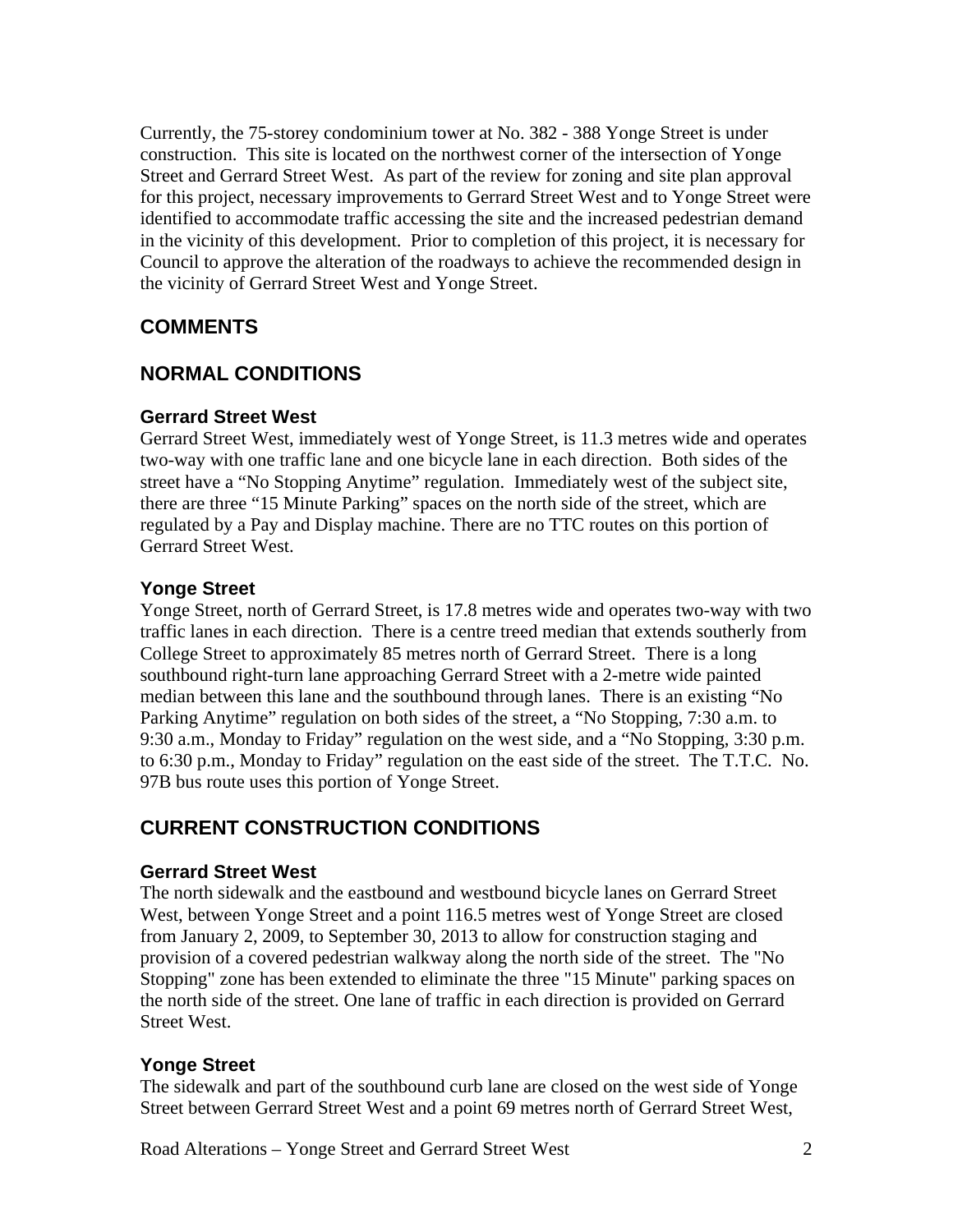from January 2, 2009, to September 30, 2013 to allow for construction staging and provision of a covered pedestrian walkway along the west side of the street. During this period stopping has been prohibited at all times on the west side of Yonge Street. Two lanes of traffic in each direction and a short southbound right-turn lane are maintained on Yonge Street.

Both Gerrard Street West and Yonge Street will return to their pre-construction traffic and parking regulations when the project is complete.

## **ROAD AND SIDEWALK ALTERATIONS**

#### **Gerrard Street West**

The proposed road alterations to Gerrard Street West involve a pavement widening west of Yonge Street in order to accommodate an eastbound left-turn lane into the proposed parking garage and loading facilities of Aura at College Park. Currently, at a point approximately 100 metres west of Yonge Street, there is a jog in the curb on the north side of Gerrard Street West which narrows the roadway by 1.7 metres. The proposal involves normalizing the north curb line by shifting the curb north by about 1.7 metres across the proposed new access driveway, tapering back to the existing curb line at a point 11 metres west of the west limit of Yonge Street, generally as shown on attached Drawing No. 421G-0412, dated August, 2011. This change will allow for the provision of an eastbound left turn lane into the development while maintaining one lane of traffic and one bicycle lane in each direction on Gerrard Street West.

### **Yonge Street**

The proposed road alterations on Yonge Street involve a widening of the sidewalk by 2.2 metres immediately north of Gerrard Street, shortening the southbound right-turn lane to approximately 20 metres, and widening the sidewalk by as much as 5.1 metres along the entire Yonge Street frontage of the development property. These improvements, shown on attached Drawing No. 421G-0406, dated August, 2011, will provide additional pedestrian space in an area of high pedestrian demand, and allow for streetscaping adjacent to the Aura at College Park development.

During consideration of this proposal, Transportation Services staff, in consultation with the Ward Councillor and various stakeholders in the area, investigated the feasibility of eliminating the southbound right-turn lane from Yonge Street to Gerrard Street West entirely, providing even more space for pedestrians and streetscaping on the northwest corner of the intersection, but leaving only two shared southbound lanes on Yonge Street. It was determined that the elimination of the dedicated right-turn lane would result in significant queuing and delays on Yonge Street. The high number of pedestrians in the area could potentially result in vehicles blocking the curb lane while waiting to turn right, and vehicles blocking the median lane while waiting to turn left. The resultant queues and delays to through traffic on Yonge Street would be unacceptable. Prohibition of either right turns or left turns from Yonge Street to Gerrard Street was also considered unacceptable, particularly since this signalized intersection provides one of the very few opportunities to make a southbound left-turn onto Yonge Street and provides an